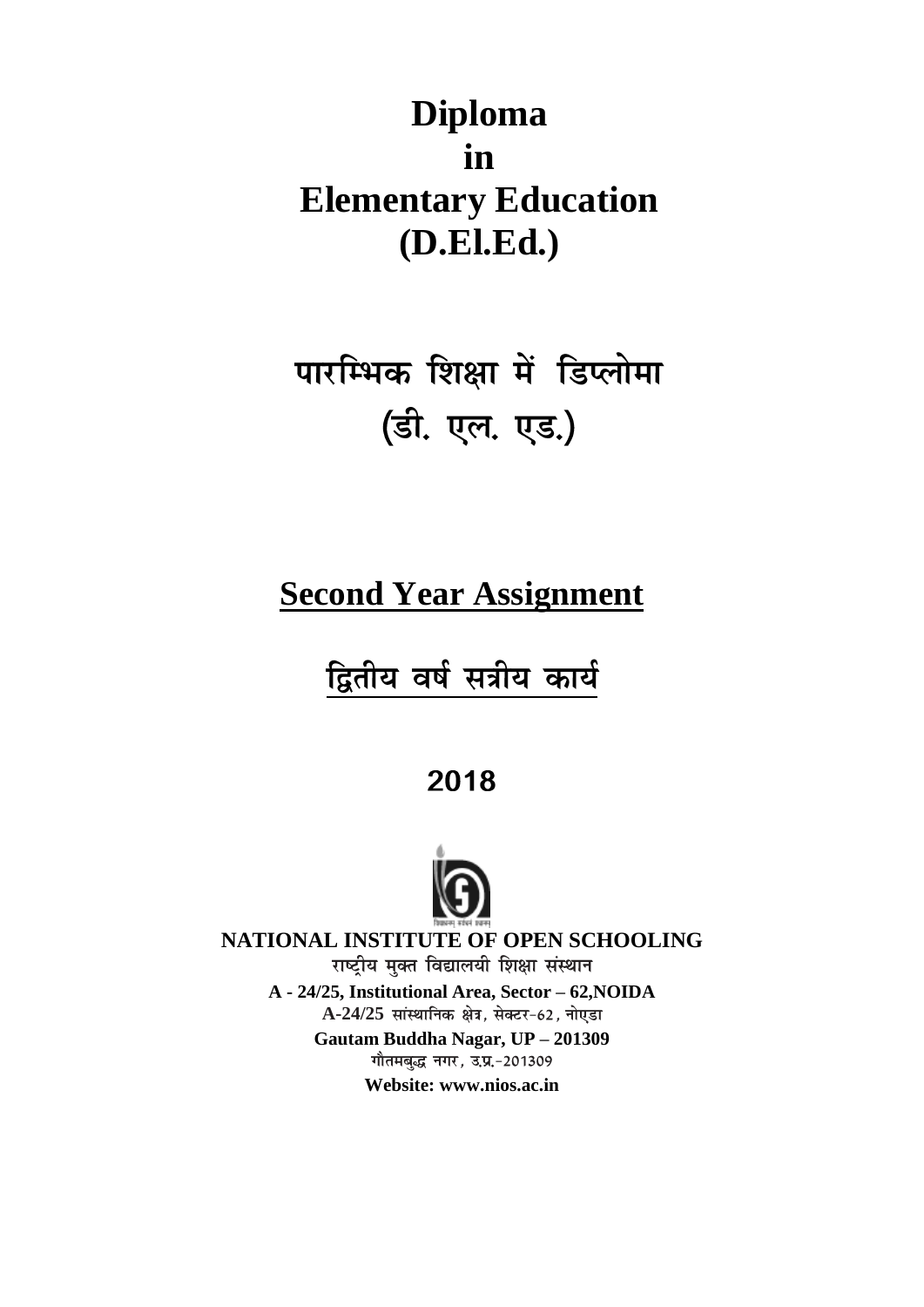### पाठ्यकम-506 समावेशी संदर्भ में बच्चों को समझना

### **Course-506 Understanding Children in Inclusive Context**

**Max. Marks 30** कल अंक 30

### सत्रीय कार्य—1 **Assignment-1**

#### **Note: Answer the following questions in about 500 words.** टिप्पणी निम्नलिखित प्रश्नों के उत्तर लगभग 500 शब्दों में दें।

1. विकास के विविध आयामों की व्याख्या कीजिए। बच्चे के वृद्धि एवं विकास में परिवार, शिक्षक तथा जनसंचार माध्यमों की भमिका की चर्चा कीजिए।  $(5)$ 

Explain various dimensions of development. Discuss the role of family, teacher and media in growth and development of a child? (5)

#### */OR*

कारण लिखिए कि शिक्षक के लिए आनुवांशिकता एवं वातावरण के भूमिका को जानना क्यों महत्वपूर्ण ੜੇ?  $(5)$ 

Write reasons, why it is important to know the relative role of heredity and environment for a teacher?  $(5)$ 

2. क्या आप महसूस करते हैं कि हमारे समाज में लैंगिक भेदभाव व्याप्त है? अपने उत्तर के पक्ष में समुचित उदाहरण दीजिए।  $(5)$ 

Do you feel gender discrimination exists in our society? Justify your answer with suitable examples. (5)

#### */OR*

जेंडर निष्पक्ष समाज की रचना में परिवार, जनसंचार माध्यम तथा शिक्षक भूमिका की चर्चा कोजिए।

 $(5)$ 

Discuss the role of family, media and teachers in creating gender fair society.  $(5)$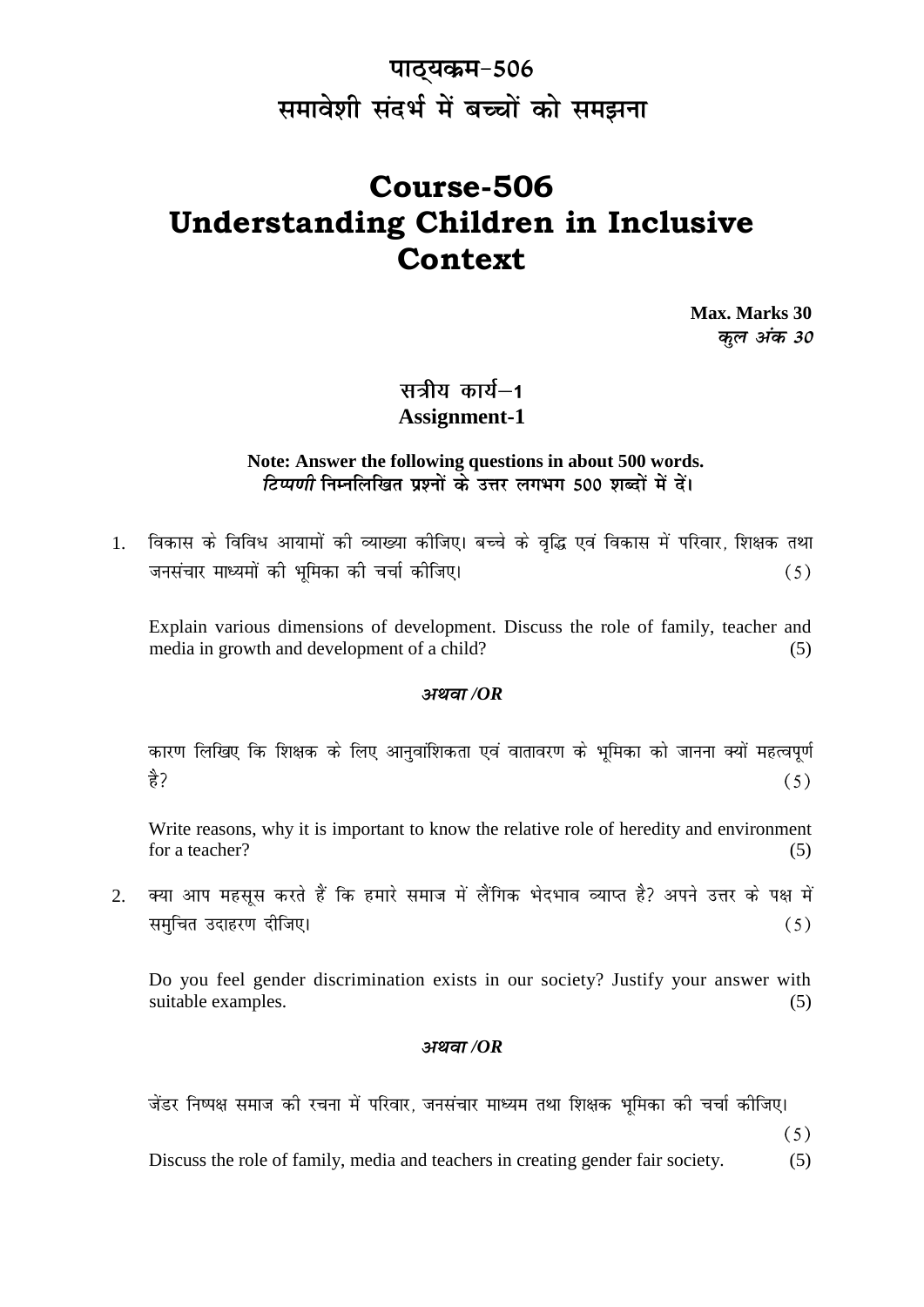### सत्रीय कार्य—2 **Assignment-2**

#### **Note: Answer the following questions in about 500 words.** *टिप्पणी*: निम्नलिखित प्रश्नों के उत्तर लगभग 500 शब्दों में दें।

उचित उदाहरणों की सहायता से कक्षाकक्ष में अभिपरणा की विविध तकनीकों की व्याख्या कीजिए।(5) 1.

Describe various techniques of classroom motivation with suitable examples. (5)

#### */OR*

चिंतन कौशल क्या हैं? बच्चे में चिंतन कौशलों के विकास हेतु परिवार, समाज तथा शिक्षक की भूमिका को चर्चा कोजिए।  $(5)$ 

What are thinking skills? Discuss the role of a family, school and teacher in developing  $\text{thinking skills in a child.}$  (5)

सुजनात्मकता की अवधारणा को परिभाषित कीजिए। आप सुजनात्मकता को बढावा देने हेतु किस प्रकार 2. शिक्षण अधिगम सामग्री विकसित करेंगे? सृजनात्मकता को बढावा देने में सूचना एवं संचार प्रौद्योगिकी की भमिका पर चर्चा कीजिए।  $(5)$ 

Define concept of creativity. How will you develop teaching learning material for fostering creativity? Discuss the role of ICT in fostering creativity. (5)

#### */OR*

व्याख्या कोजिए कि आप सृजनात्मकता के विकास हेतु कौन सी युक्ति अपनाएंगे और क्यों? आप सुजनात्मकता का आकलन कैसे करेंगे?  $(5)$ 

Explain which strategies you will adopt for developing creativity and why? How will you assess the creativity? (5)